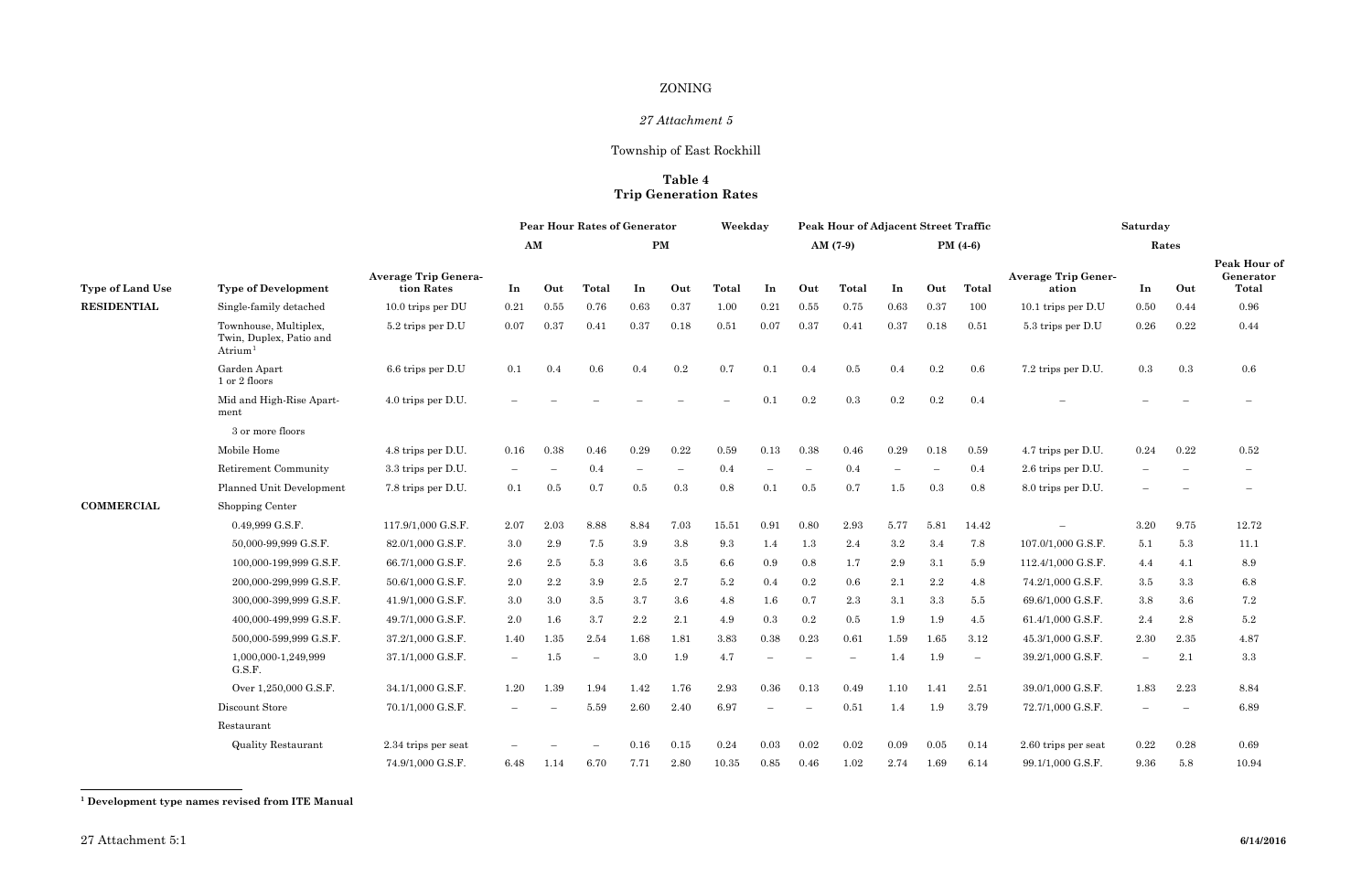## <span id="page-1-0"></span>EAST ROCKHILL CODE

|                                           |                                    |                                           | <b>Pear Hour Rates of Generator</b> |                          |                          |                          | Weekday                  |                          |                          | Peak Hour of Adjacent Street Traffic |           |            |                          | Saturday                 |                                     |      |                                  |                                    |  |
|-------------------------------------------|------------------------------------|-------------------------------------------|-------------------------------------|--------------------------|--------------------------|--------------------------|--------------------------|--------------------------|--------------------------|--------------------------------------|-----------|------------|--------------------------|--------------------------|-------------------------------------|------|----------------------------------|------------------------------------|--|
|                                           |                                    | <b>Average Trip Genera-</b><br>tion Rates |                                     | AM                       | $\mathbf{PM}$            |                          |                          |                          |                          |                                      | $AM(7-9)$ | PM $(4-6)$ |                          |                          | Rates                               |      |                                  |                                    |  |
| <b>Type of Land Use</b>                   | <b>Type of Development</b>         |                                           | In                                  | Out                      | Total                    | In                       | Out                      | Total                    | In                       | Out                                  | Total     | In         | Out                      | Total                    | <b>Average Trip Gener-</b><br>ation | In   | Out                              | Peak Hour of<br>Generator<br>Total |  |
|                                           | High Turnover, Sit-Down            | 164.4/1,000 G.S.F.                        | 10.1                                | 5.5                      | 15.7                     | 13.0                     | 9.2                      | 22.2                     |                          | $\overline{\phantom{a}}$             | 47.5      | 9.9        | 4.0                      | 10.5                     | 67.8/1,000 G.S.F.                   |      | $\overline{\phantom{m}}$         | 10.0                               |  |
|                                           | Drive-In Restaurant                | 553.1/1,000 G.S.F.                        |                                     |                          | $\overline{\phantom{0}}$ | 44.4                     | 41.9                     | 78.8                     | 49.7                     | 40.2                                 | 89.8      | 17.0       | 14.6                     | 31.6                     |                                     |      |                                  | $-$                                |  |
|                                           | Supermarket                        | 125.5/1,000 G.S.F.                        |                                     |                          |                          | 5.97                     | 6.73                     | 15.7                     | 0.38                     | 0.16                                 | 0.54      | 4.54       | 4.29                     | 8.82                     | $\qquad \qquad -$                   | 6.17 | 5.83                             | 1.19                               |  |
|                                           | Office                             |                                           |                                     |                          |                          |                          |                          |                          |                          |                                      |           |            |                          |                          |                                     |      |                                  |                                    |  |
|                                           | General Office Building            | 12.3/1,000 G.S.F.                         | 1.86                                | 0.35                     | 2.32                     | $0.27\,$                 | 1.36                     | 2.20                     | 1.86                     | 0.35                                 | 2.32      | 0.27       | 1.36                     | 2.20                     | 3.34/1,000 G.S.F.                   | 0.19 | $0.2\,$                          | 0.1                                |  |
|                                           | 0.99,999 G.S.F.                    | 17.7/1,000 G.S.F.                         | 2.23                                | 0.45                     | 2.92                     | 0.36                     | 1.88                     | 2.84                     | 1.45                     | 0.25                                 | 2.50      | 0.19       | 1.14                     | 2.62                     | 2.4/1,000 G.S.F.                    |      | $\overline{\phantom{m}}$         | 0.48                               |  |
|                                           | 100,000-199,999<br>G.S.F.          | 14.3/1,000 G.S.F.                         | 1.87                                | 0.22                     | 2.00                     | 0.44                     | 1.76                     | 2.03                     | 1.87                     | 0.22                                 | 2.00      | 0.44       | 1.76                     | 2.03                     | 3.5/1,000 G.S.F.                    | 0.22 | 0.19                             | 0.45                               |  |
|                                           | Over 200,000 G.S.F.                | 10.9/1,000 G.S.F.                         | 1.81                                | 0.34                     | 2.18                     | 0.23                     | 1.70                     | 2.04                     |                          |                                      |           |            |                          |                          |                                     |      |                                  |                                    |  |
|                                           | Medical Office Building            | 54.6/1,000 G.S.F.                         | 2.68                                | 4.51                     | 5.30                     | 3.47                     | 5.17                     | 2.79                     | 0.64                     | 0.21                                 | 0.85      | 0.89       | 3.05                     | 3.94                     | 37.7/1,000 G.S.F.                   |      | 4.3                              | $\qquad \qquad -$                  |  |
|                                           | Government Office Build-<br>ing    | 68.93/1,000 G.S.F.                        | 4.92                                | 0.96                     | 5.88                     | 8.20                     | 2.63                     | 11.03                    | 4.92                     | 0.96                                 | 5.99      |            |                          | $\overline{\phantom{0}}$ |                                     |      |                                  | $\overline{\phantom{0}}$           |  |
|                                           | Office Park                        | 20.66/1,000 G.S.F.                        | 1.96                                | 0.26                     | 2.63                     | 0.33                     | 1.84                     | 2.38                     | 1.96                     | 0.26                                 | 2.63      | 0.33       | 1.84                     | 2.38                     |                                     |      |                                  |                                    |  |
|                                           | Research Center                    | 5.3/2,000 G.S.F.                          |                                     |                          | 2.5                      |                          |                          | $2.1\,$                  | 2.5                      | 0.2                                  | $1.2\,$   | 0.1        | 0.9                      | 0.9                      | 1.8/1,000 G.S.F.                    |      |                                  |                                    |  |
|                                           | Hotel                              | 10.5 trips per occupied<br>room           |                                     | $\overline{\phantom{0}}$ | 0.90                     |                          | $\overline{\phantom{0}}$ | 0.87                     | 0.58                     | 0.29                                 | 0.85      | 0.36       | 0.37                     | 0.73                     | 8.1 trips per occupied<br>room      |      | $\overline{\phantom{0}}$         | 0.67                               |  |
|                                           | Motel                              | 10.14 trips per occupied<br>room          |                                     | $\overline{\phantom{0}}$ | 0.81                     |                          |                          | 0.83                     |                          |                                      | 0.74      |            |                          | 0.65                     | 8.86 trips per occupied<br>room     |      | $\overline{\phantom{m}}$         | 0.76                               |  |
|                                           | Specialty Retail Center            | 40.7/1,000 G.S.F.                         | 1.99                                |                          |                          | $2.25\,$                 |                          |                          |                          |                                      |           |            |                          |                          | 42.0/1,000 G.S.F.                   | 2.91 | $\overbrace{\phantom{12322111}}$ | $\overline{\phantom{0}}$           |  |
|                                           | Hardware Paint Store               | 51.3/1,000 G.S.F.                         | $\qquad \qquad -$                   | $\overline{\phantom{0}}$ | 5.1                      |                          | $\overline{\phantom{0}}$ | 5.2                      |                          |                                      | 1.1       |            | $\overline{\phantom{0}}$ | 4.9                      |                                     |      |                                  | 1.12                               |  |
|                                           | New Car Sale                       | 47.5/1,000 G.S.F.                         | 2.88                                | 2.30                     | 6.00                     | 2.65                     | 2.48                     | $\overline{\phantom{0}}$ | $2.12\,$                 | 2.94                                 | 3.88      | 1.76       | 2.32                     | 4.58                     | 20.9/1,000 G.S.F.                   |      | $\overline{\phantom{a}}$         | 1.76                               |  |
|                                           | 24 Hour Open Convenience<br>Market | 625.2/1,000 G.S.F.                        |                                     |                          | 54.8                     |                          |                          | 46.8                     |                          |                                      | 54.8      |            | -                        | 46.7                     |                                     |      |                                  | $\qquad \qquad -$                  |  |
|                                           | Wholesale                          | 6.73/1,000 G.S.F.                         |                                     |                          | 0.58                     |                          |                          | $\rm 0.52$               |                          |                                      | 0.50      |            |                          | 0.21                     | 1.59/1,000 G.S.F.                   |      |                                  | 0.18                               |  |
|                                           |                                    | $133.0/\text{pump or}$                    |                                     |                          |                          |                          |                          |                          |                          |                                      |           |            |                          |                          |                                     |      |                                  |                                    |  |
|                                           | Service Station <sup>2</sup>       | 748.0/station                             |                                     | $\overline{\phantom{0}}$ | 21.00                    |                          | $\overline{\phantom{0}}$ | 25.0                     |                          |                                      |           |            |                          |                          |                                     |      |                                  | $\overline{\phantom{m}}$           |  |
| <b>INDUSTRIAL/</b><br><b>AGRICULTURAL</b> | General Light Industrial           | 5.46/1,000 G.S.F.                         |                                     |                          | $\qquad \qquad -$        | 0.32                     | 0.69                     | 1.13                     | 0.85                     | 0.15                                 | 1.11      | $0.32\,$   | 0.63                     | 1.18                     | 3.09/1,000 G.S.F.                   |      |                                  | 0.62                               |  |
|                                           | General Heavy Industrial           | $1.50/1,000$ G.S.F.                       |                                     | $\overline{\phantom{m}}$ | 0.69                     |                          | $\overline{\phantom{0}}$ | 0.68                     |                          | $\overline{\phantom{a}}$             | 0.51      |            | $\overline{\phantom{m}}$ | 0.19                     |                                     |      |                                  |                                    |  |
|                                           | <b>Industrial Park</b>             | 7.00/1,000 G.S.F.                         | 0.59                                | 0.10                     | 0.83                     | $\rm 0.28$               | 0.47                     | 0.89                     | 0.54                     | 0.18                                 | 0.93      | 0.19       | 0.59                     | 0.99                     | 2.73/1,000 G.S.F.                   | 0.18 | 0.18                             | $\,0.35\,$                         |  |
|                                           | Manufacturing                      | 3.86/1,000 G.S.F.                         | 0.79                                | 0.40                     | 0.78                     | 0.52                     | 0.59                     | 0.75                     | $\overline{\phantom{0}}$ | $\overline{\phantom{m}}$             | 0.78      | $0.52\,$   | $\,0.39\,$               | 0.75                     | 1.49/1,000 G.S.F.                   |      | $\hspace{0.1mm}-\hspace{0.1mm}$  | 0.28                               |  |
|                                           | Warehousing                        | $4.99/1,\!000$ G.S.F.                     | $\overline{\phantom{0}}$            | $\overline{\phantom{a}}$ | $1.61\,$                 | $\overline{\phantom{a}}$ | $\overline{\phantom{m}}$ | 1.63                     |                          | $\hspace{0.1mm}-\hspace{0.1mm}$      | 0.66      |            |                          | 1.63                     |                                     |      |                                  | $\overline{\phantom{0}}$           |  |
|                                           | Mini-Warehouse                     | 2.80/1,000 G.S.F.                         | $-$                                 | $\overline{\phantom{m}}$ | 0.26                     |                          | $-$                      | $0.32\,$                 | $ \,$                    | $\overline{\phantom{m}}$             | 0.17      |            | $-$                      | 0.29                     | $2.5/1,000$ G.S.F.                  | $-$  | $\overline{\phantom{m}}$         | 0.40                               |  |

**<sup>2</sup> Source: Transportation and Traffic Engineering Handbook, Second Edition, Institute of Transportation Engineers, 1982**